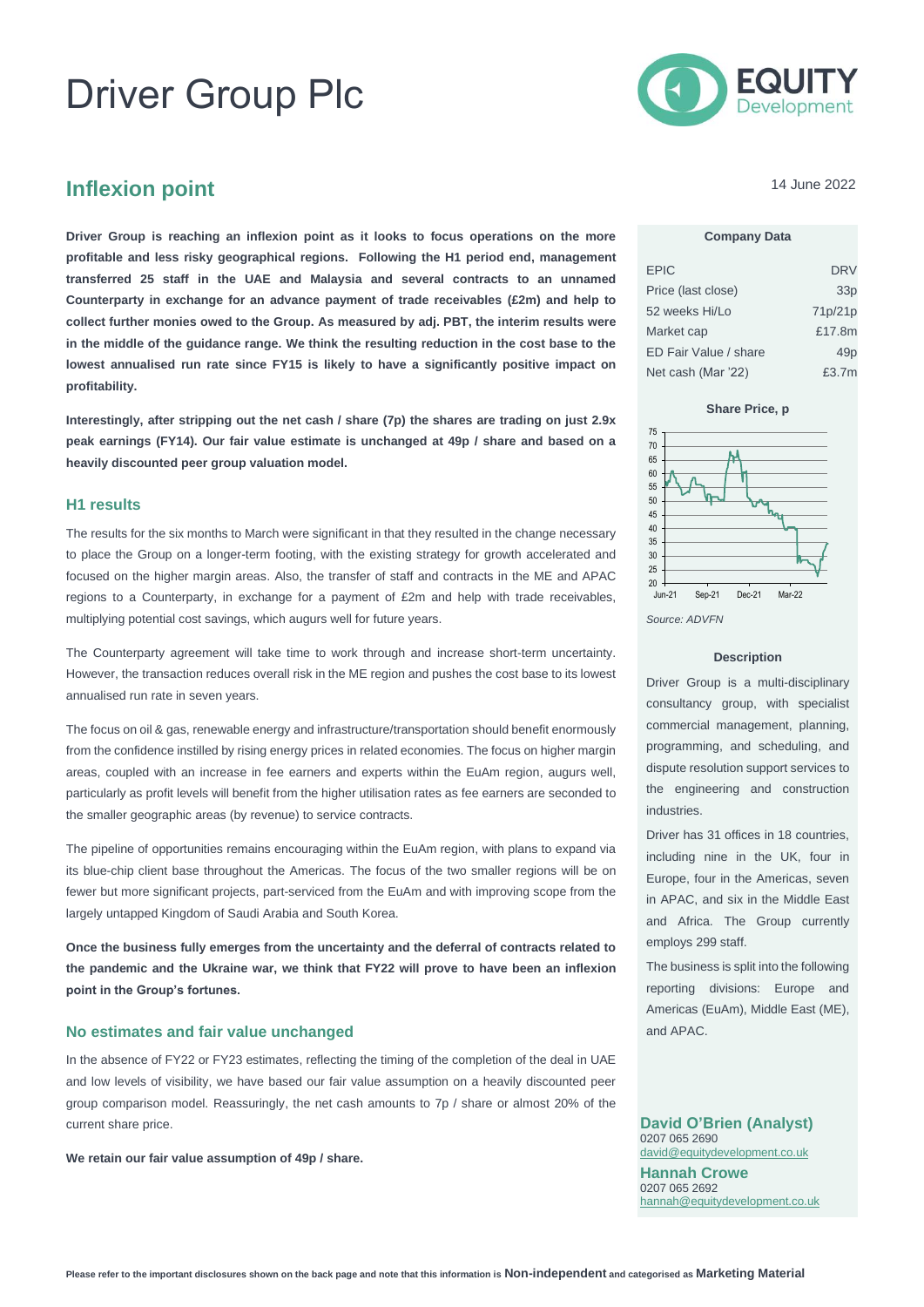# **Results in line with guidance**

| <b>Interim results</b> |               |               |             |
|------------------------|---------------|---------------|-------------|
| £m                     | <b>H1 21A</b> | <b>H1 22A</b> | Change, yoy |
| EuAm                   | 17.18         | 17.37         | 1.1%        |
| ME                     | 5.69          | 5.41          | $-5.0%$     |
| AP                     | 2.09          | 1.65          | $-20.8%$    |
| Group revenues         | 24.96         | 24.43         | $-2.1%$     |
| Cost of sales          | $-18.50$      | $-18.41$      | $-0.5%$     |
| Gross profit           | 6.46          | 6.02          | $-6.8%$     |
| GP%                    | 25.9%         | 24.6%         |             |
| Operating costs        | $-5.48$       | $-5.63$       | 2.8%        |
| Other operating income | 0.07          | 0.08          | 11.9%       |
| EuAm                   | 2.53          | 2.38          | $-5.9%$     |
| <b>ME</b>              | $-0.40$       | $-0.33$       | $-16.6%$    |
| AP                     | $-0.28$       | $-0.49$       | 74.5%       |
| Central costs          | $-0.81$       | $-1.10$       | 36.4%       |
| Group EBIT             | 1.05          | 0.46          | $-55.8%$    |
| EuAm %                 | 14.7%         | 13.7%         |             |
| <b>ME %</b>            | $-7.0%$       | $-6.1%$       |             |
| AP %                   | $-13.3%$      | $-29.3%$      |             |
| Group EBIT%            | 4.2%          | 1.9%          |             |
| Interest               | $-0.03$       | $-0.06$       | 81.8%       |
| Adj PBT                | 1.01          | 0.40          | $-60.3%$    |
| Exceptionals           | $-0.22$       | $-0.27$       |             |
| <b>Reported PBT</b>    | 0.80          | 0.13          | $-83.6%$    |
| Taxation               | $-0.29$       | $-0.31$       | 6.2%        |
| Tax %                  | 28.7%         | 76.9%         |             |
| Adj. Earnings          | 0.72          | 0.09          | $-87.1%$    |
| Adj. EPS (p)           | 1.33          | 0.17          | $-87.3%$    |
| DPS (p)                | 0.75          | 0.75          | 0.0%        |

*Source: Company*

The results for the six months to March were in-line with guidance at the adj. PBT level. The guidance was reduced during March to reflect the following issues with trading:

- A large loss-making fixed price contract in the APAC region Singapore
- An unexpected drop in revenues within the ME region
- Slow cash collection within the ME region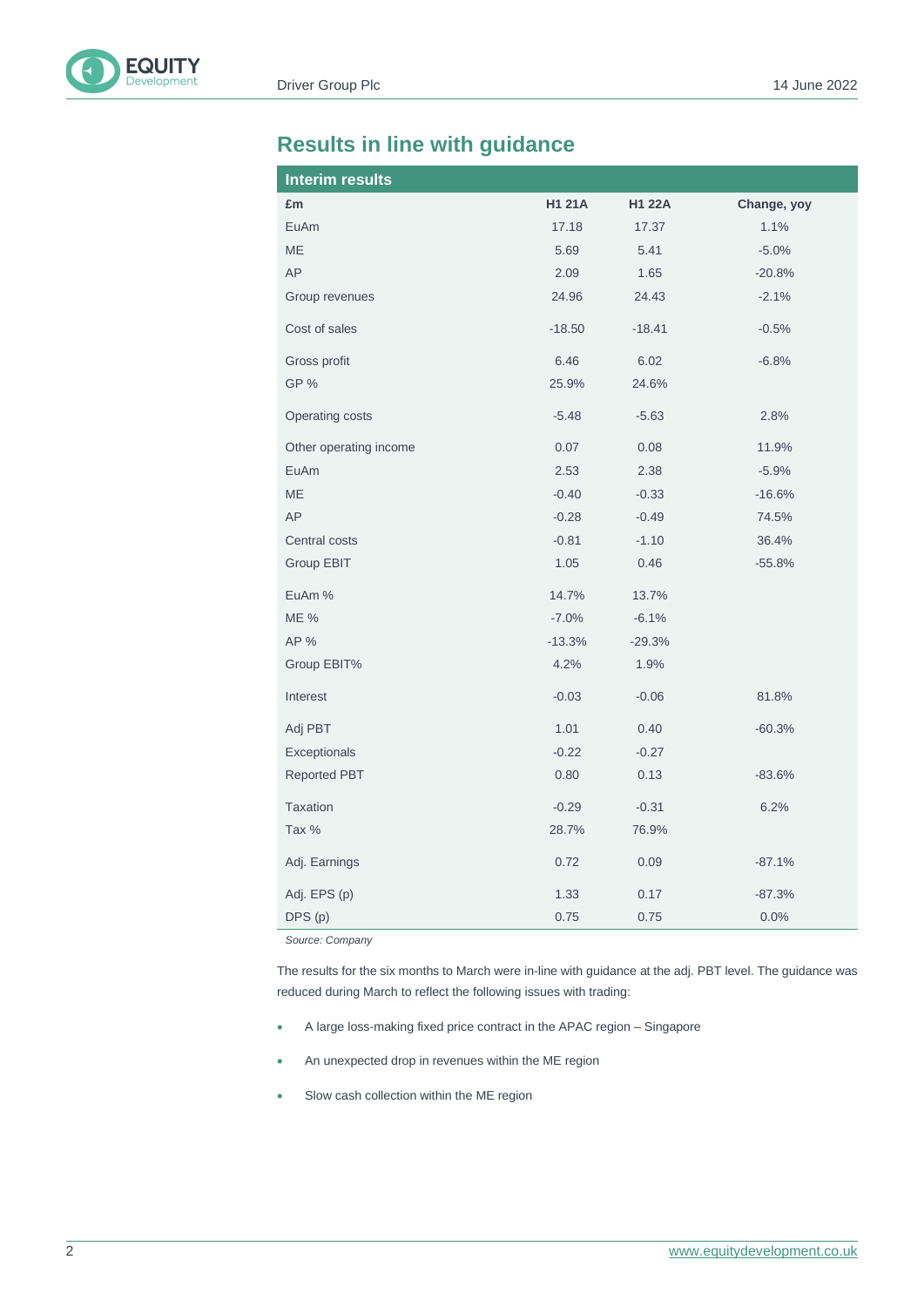However, at the half-year close management suggested that the operational review of the ME and APAC regions, supported by an external consultancy, would likely not go far enough. Previously, the level of cost savings anticipated by the review amounted to c.£1m. The scale of the required actions included the closure of marginal offices and a reduction in staff numbers. Despite the roll-out of new ERP software across the Group, reporting procedures failed to pick up the pace at which revenues declined in the ME region.

The focus of the new global strategy has been updated and is centred on:

- Core clients blue chip
- Higher margin segments oil & gas, renewable power & energy, and transportation
- Improved utilisation levels
- Cash generation/collection
- Ongoing investment in the Diales brand (expert witnesses) and high-end claims consulting (Trett)

**As a result of said actions, the quality of the work would rise, and margins improve.** The split of expert witnesses by region stands at 39 in the EuAm region, four in APAC and one in ME. Increasingly, the international expansion of the Group will focus on disputes (Trett) and expert witnesses (Diales). The UK will remain the focus of the retained Project Services division, reflecting lower margins and difficulties in cash collection elsewhere.

#### **An elegant solution**

Following the period's end, the Group announced the transfer of the bulk of operations of the UAE and Malaysian offices to a third-party competitor ("Counterparty"). The move resulted in annualised cost savings rising significantly ahead of previous plans (three-fold to £3m) and notably aiding cash collection in the process.

The Counterparty is to facilitate cash collection of trade receivables via a payment of c.£2m in mid-June, representing more than half of the existing regional debtor book. In addition, the Counterparty will assist Driver in collecting the £1.5m of remaining trade receivables. In exchange, the Counterparty retains several live assignments, subject to restrictive covenants relating to core clients and remaining employees of the Driver Group. Many contracts transferred to the Counterparty are lower margin, thereby enhancing Group profitability and returns.

The Counterparty will move to the Group's existing office and recompense the Group for fixtures and fittings. Driver is to move its remaining UAE business to a much smaller office (to house the retained nine staff), with contracts partially transferred to other offices in the UK and Europe to access experts and improve utilisation levels. Notably, the transfer of the staff/contracts to the Counterparty and the injection of cash significantly reduces risk within the Middle Eastern region for Driver.

#### **Revenues decline modestly but the post-period shake up is beneficial**

In recording the H1 outcome, there is no getting away from the modest decline in revenues (-2.1% to £24.2m) yoy during H1. **But, following the Counterparty agreement, the ME and APAC regions will benefit from lower costs moving forward, be more risk averse and have a revenue base partserviced from the EuAm region, thereby improving utilisation levels and profitability.**

A robust performance in the EuAm region was offset by declines in the two smaller regions. The EuAm region delivered record revenues, rising 1.1% yoy to £17.4m. The key driver behind the improvement was Project Services in the UK which performed very strongly, while delivering attractive margins. The collaboration between the US and Madrid offices continues to generate new opportunities within Latin America.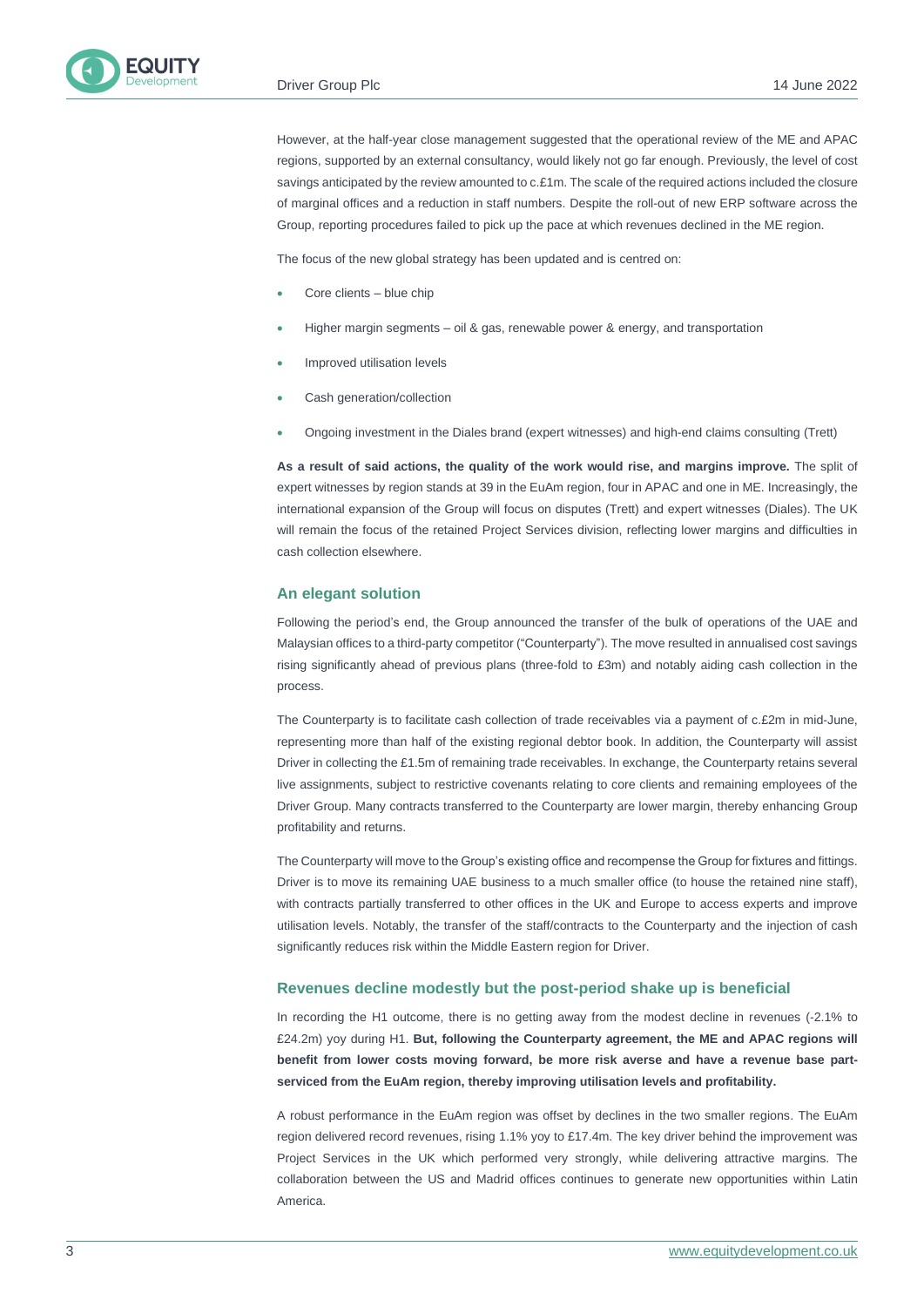The top-line declined 5% in the ME region to £5.4m, representing the second lowest outcome in the last seven years. The Oman office was downsized, reflecting an issue with a client, moving away from Project Services, and focusing on larger markets and projects within the region.

In the APAC region, revenues fell a fifth to £1.7m (H1 '21: £2.1m), the lowest level in eight years. The large, loss-making fixed price contract in Singapore has now been completed, with a new Director of Operations in the city state appointed. The Singapore office, in conjunction with experts in the UK, is making inroads in the South Korean market. Following a slow start in Q1, Australia delivered a more promising result in Q2, reflecting more robust trading at Diales.

The Malaysian office is being wound down, following the transfer of most of its staff to the Counterparty.



*Source: Company*

Fee earner headcount declined by seven or 2.3% to 294 by the end of the period. The modest decline in headcount masked a shift between regions, with recruitment in the EuAm region and lower headcount in the Middle East and APAC (more aggressively following the period end).

The strong performance of Project Services within the UK resulted in only modest changes in the split of revenues. However, we anticipate the process of reducing the scale of Project Services outside of the UK will be accelerated in H2 as part of the fine-tuning of the Group's strategy.



*Source; Company*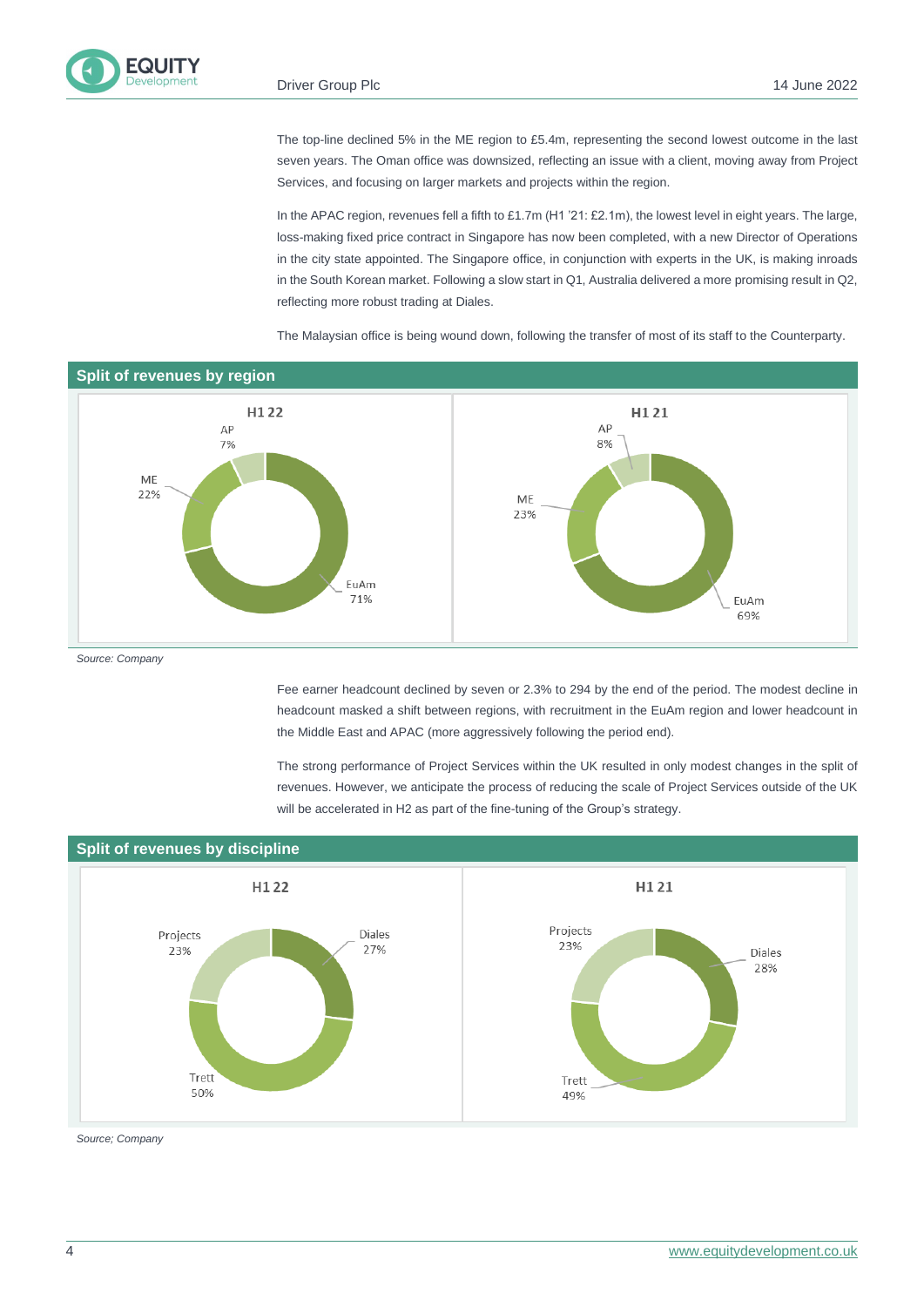

#### **The gross margin compares relatively favourably to historic levels**

Gross margins have remained in a range of 20.2% (H2 20) to 28.0% (H1 18) since H2 16, with most periods above 24% (except for FY 19 and H2 20). As utilisation levels increase, and contracts are serviced predominantly by fee earners/experts within the EuAm region, gross margins will also rise. The reduction in the cost base, which accelerated during Q3, is expected to further boost margins.

Utilisation levels declined to 69.6% Group-wide, compared to 72.1% a year ago. Two regions delivered improved utilisation rates – EuAm and APAC – to 72.7% (H1 '21: 71.6%) and 71.3% (H1 '21; 67.6%), respectively. However, the slowdown in the Middle East impacted utilisation levels which declined markedly to 60.9% in H1, down from 75.0% a year earlier. In the APAC region, utilisation levels improved to 71.3% (H1 '21: 67.6%), a reflection of the change in management and efficiencies from providing services to other parts of the Group.

**The transfer of contracts/staff to the Counterparty and the subsequent increase in dependence on fee earners in the EuAm region should consign lower utilisation largely to the past.** 



#### **Utilisation rate vs Gross margins**

*Source: Company* 

#### **Costs increased modestly in H1 but are set to decline sharply from late Q3**

Costs peaked in H1 '17 (£29.8m), bottoming in H2 '21 (£22.9m), and increased modestly yoy in H1 '22, rising +0.3% to £24.0m. The transfer of staff and business to the Counterparty should result in a decline in costs of £3m over the next 12 to 15-month period. The annualised run-rate is likely to fall to c.£45m (that is, H1 22 costs x2, minus £3m), before allowing for revenue growth related variable cost rises.

**It is worth noting that revenues last fell below this level (£48m) in FY14, suggesting strong potential for profitability growth over the next 12 to 24 months, notwithstanding any rise in variable costs as revenues improve.**

One should also bear in mind that during H1, revenues continued to be affected by the legacy of the COVID-19 pandemic and the war in Ukraine, resulting in deferred starts to contracts. Once such uncertainties wane and the higher energy prices improve confidence levels, particularly in the Middle East, revenues should move north of current levels, all things being equal.

**As such, we remain optimistic about the medium-term outlook for Driver Group.**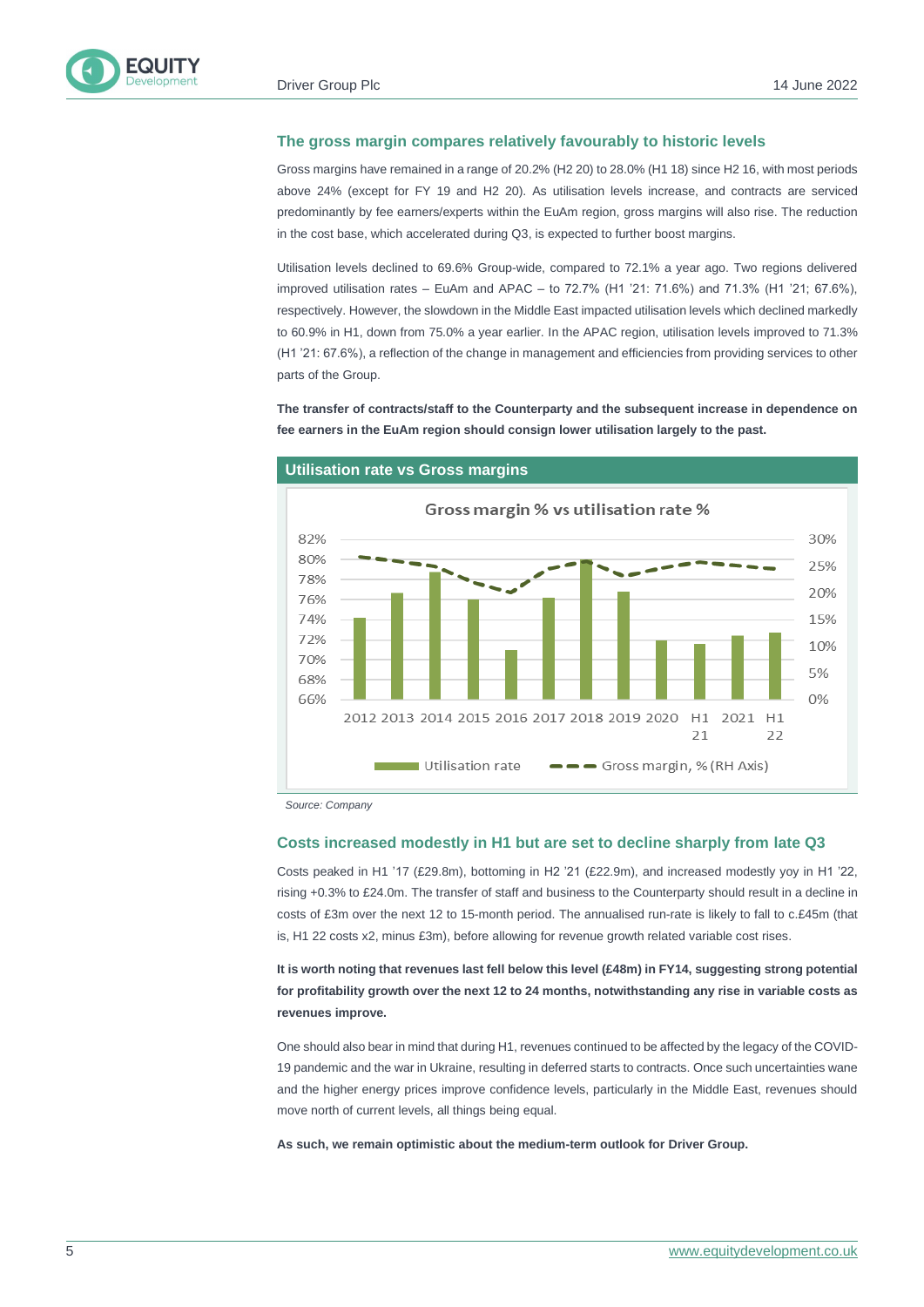



*Source: Company*

The level of gross profit levels feeding through into EBIT in H1 '22 was the lowest since H1 '16. We think the developing strategy to move to higher margin areas, with blue chip clients (improving cash collection) and at increasing levels of utilisation, should lead to a rise in gross margin.

With costs set to decline markedly, we anticipate that the proportion of gross profit feeding through to EBIT should improve materially from Q4 '22 onwards.



*Source: Company*

#### **The EuAm region continues to be the driver of Group profitability**

By region, EuAm continues to be the driver of the Group based on top-and-bottom-lines, reporting adj. EBIT of £2.4m (pre-central costs), with an associated margin of 13.7%. Costs in the region rose 2.3% yoy to £15m, representing a current peak and reflecting the increase in headcount to facilitate the growth in Project Services, the USA and in Spain (with the number of experts in the region rising to 39).

The Netherlands and German offices remain profitable as they continue to serve large clients in northern Europe, and the Paris office returned to profitability following a change in the senior management team.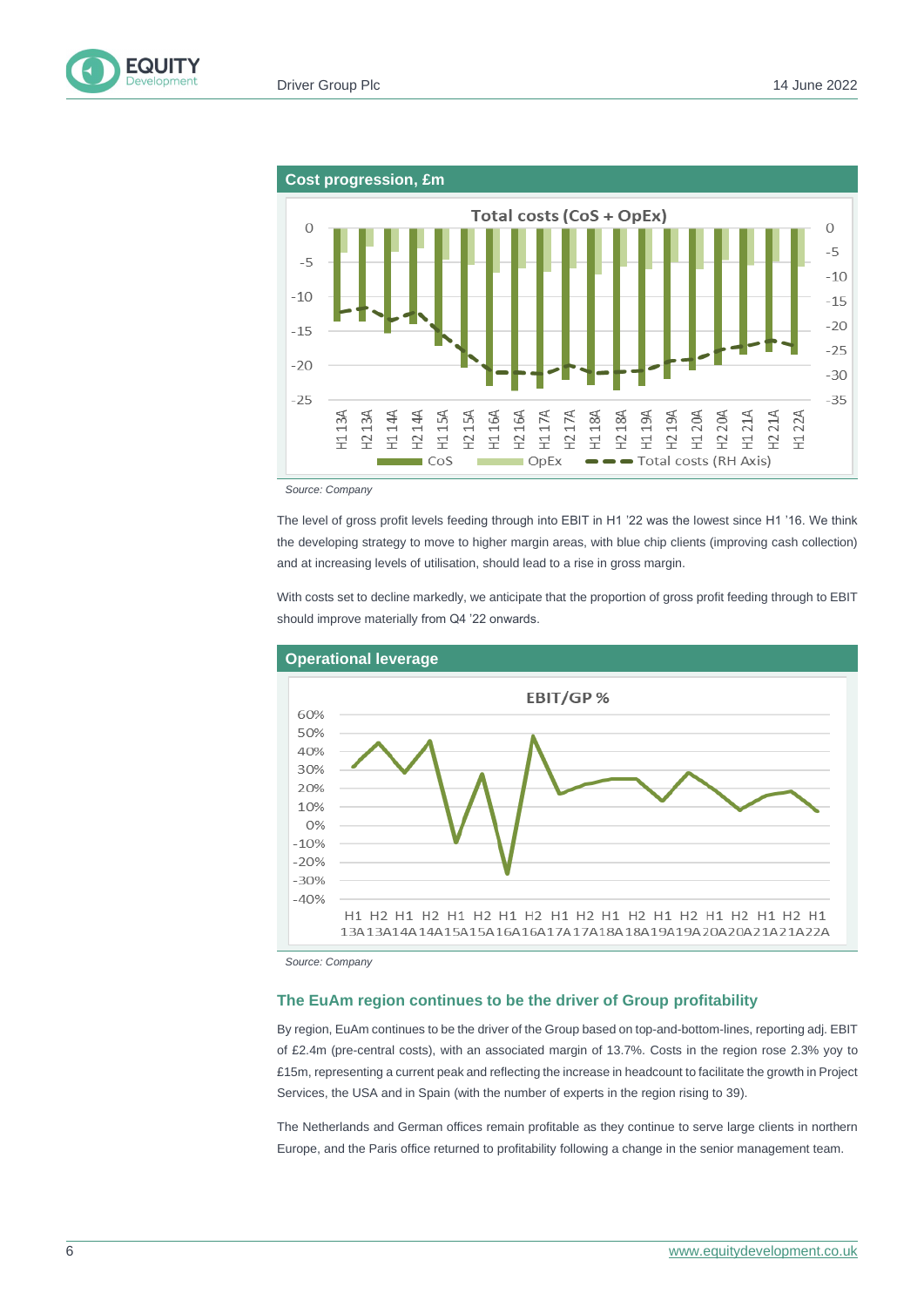The significant decline in utilisation levels, coupled with the modest fall in the top-line within the ME region, explains the ongoing H1 loss of £0.3m, albeit modestly ahead of the £0.4m delivered in the comparative period. Operating margins, before central costs, improved yoy to -6.1% (H1 '21: 7.0%.

The loss-making contract in Singapore resulted in the lowest margin on record in the **APAC region**, at - 29.3%, albeit the loss was restricted at the EBIT level to £0.5m (H1 '21: -£0.3m) before central costs.

Following the completion of the contract, combined with appointment of a new COO, Tom Comerford, and a new MD in Singapore, we expect no further repeat of the issue moving forward.



#### **Divisional margin progression**

*Source: Company*

#### **Guidance met**

The guidance provided in mid-March amounted to an underlying H1 PBT of between £0.3m and £0.5m, which reflected the loss-making contract in Singapore and a drop in revenues in the Middle East. The £0.4m outcome was in the middle of the anticipated range and is after net interest of £0.1m. The EBIT margin amounted to 1.9% (H1 '21: 4.2%).

Taxation paid amounted to £0.3m, reflecting the robust contribution from the EuAm region, resulting in adj. PAT of £0.1m. The maintained dividend of 0.75p per share was not covered by adj. EPS during H1. Rather, the payout reflects a combination:

- The net cash on the balance sheet
- The confidence of the Board in the outlook
- The recent deal with the Counterparty to improve cash collection and further reduce the cost base
- The strong pipeline of opportunities in the EuAm region

We think the previously guided cash return is likely to prove more significant in the current year than dividends. However, we anticipate some improvement in the payout ratio in FY23 and beyond given cash levels. **In our view, profitability should only grow from these levels.**

#### **Balance sheet and cash flow**

At the period end, net cash stood at £3.7m, representing a £2.8m shortfall from the September 2021 year end (£6.5m). The key movements in cash during the period included:

- EBITDA of £0.6m
- An increase in working capital of £1.9m, of which £1.3m reflected an increase in debtors within the Middle East region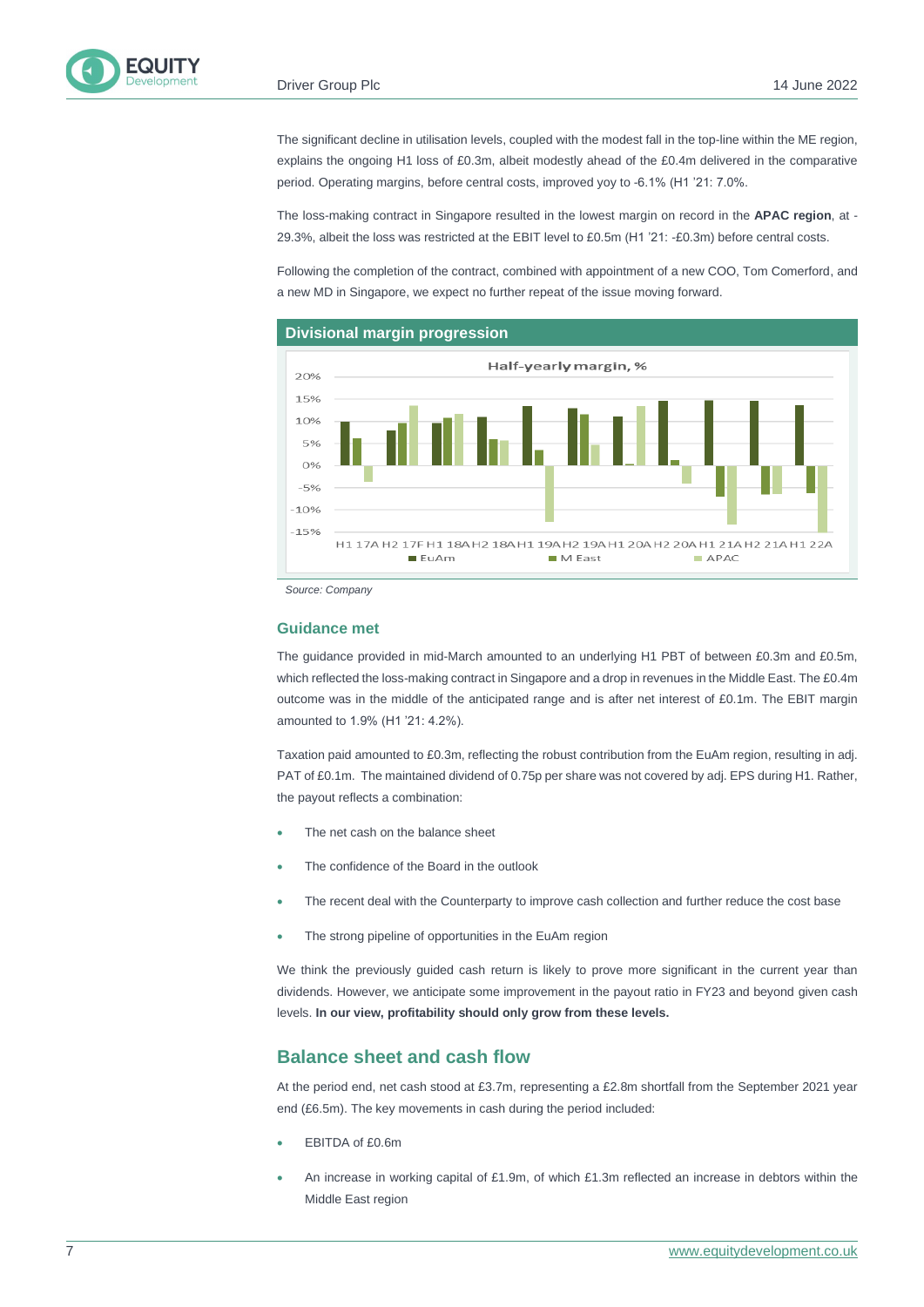- Capex of £0.6m, including the new ERP software and the fit out costs to the office in UAE
- Tax of £0.4m highlighting profits within the EuAm region, and
- Dividends of £0.4m.

Approx. £0.75m of the trade debts arising in Oman have been repaid during Q3. Net assets declined by £1.1m during the period to £20.1m, after the change in working capital, capex and reduction in cash levels.

#### **Return of cash**

The imminent receipt of £2m from the Counterparty, plus the net cash on the balance sheet, results in a nice problem for Driver. Management has considered a return of cash to investors, which is likely to materialise in the form of a special dividend or a share buy-back programme. We anticipated a related announcement before the September year-end.

The agreement to transfer the bulk of Driver Group's UAE office, plus others in Malaysia (25 employees in total) and several live assignments to the unnamed third party, is in exchange for the advance payment of a significant portion of the regional debtor book and assistance in collecting a further £1.5m owed to the Group by customers.

#### **Estimates suspended – despite the strong pipeline**

We continue with our suspension of financial estimates as we expect the transfer of most of the UAE business to the Counterparty to take time to fully complete. Generally, revenues tend to be volatile owing to projects running across more than one reporting period and tend to be lumpy as a result. Summer is generally quieter (July and August, as staff take vacations), albeit with a rebound in September. Also, the ongoing economic uncertainty further restricts visibility.

That said, cost-cutting had been identified in the two smaller regions, initially leading to approximately £1m of savings. The disposal of a team and related assignments to the above Counterparty results in the annualised cost savings increasing to a figure closer to £3m, benefitting H2 '22 and H1 '23 initially. Increasingly, projects in the ME and APAC regions will benefit from utilising professionals from the UK and elsewhere in Europe.

**There continues to be a strong pipeline of opportunities in the EuAm region**, with the cooperation between the Madrid and New York offices helping secure new projects in central and South America. There are plans to target eastern Canada, in addition to a cross-fertilisation of clients across the Americas from existing offices. Targeted vicinities include Washington DC, Florida, Houston and California, Brazil, Colombia, Peru, Chile, and Mexico, focused on claims support and expert witnesses.

The expectation is that following the recent moves in the UAE, the ME region will see a revised focus on a smaller number of large projects from a skeletal cost base. There is a growing pipeline of opportunities in Africa. In the Middle East, the reduced headcount focuses on higher margin dispute work predominantly in Oman, Saudi Arabia, and Qatar, with high levels of investment anticipated in the latter following this year's FIFA World Cup.

The focus in the APAC region will narrow following the decline in the significance of its Malaysian operation, following the transfer of related headcount to the Counterparty. The preferred regions for expansion include Australasia and Southeast Asia, including South Korea, identifying and targeting key accounts in the Group's preferred market segments.

We think the above augurs well for the Group, providing a lower cost base, improved utilisation, and a focus on higher margin areas. FY22 may well, as a result, prove to be the nadir in terms of profitability.